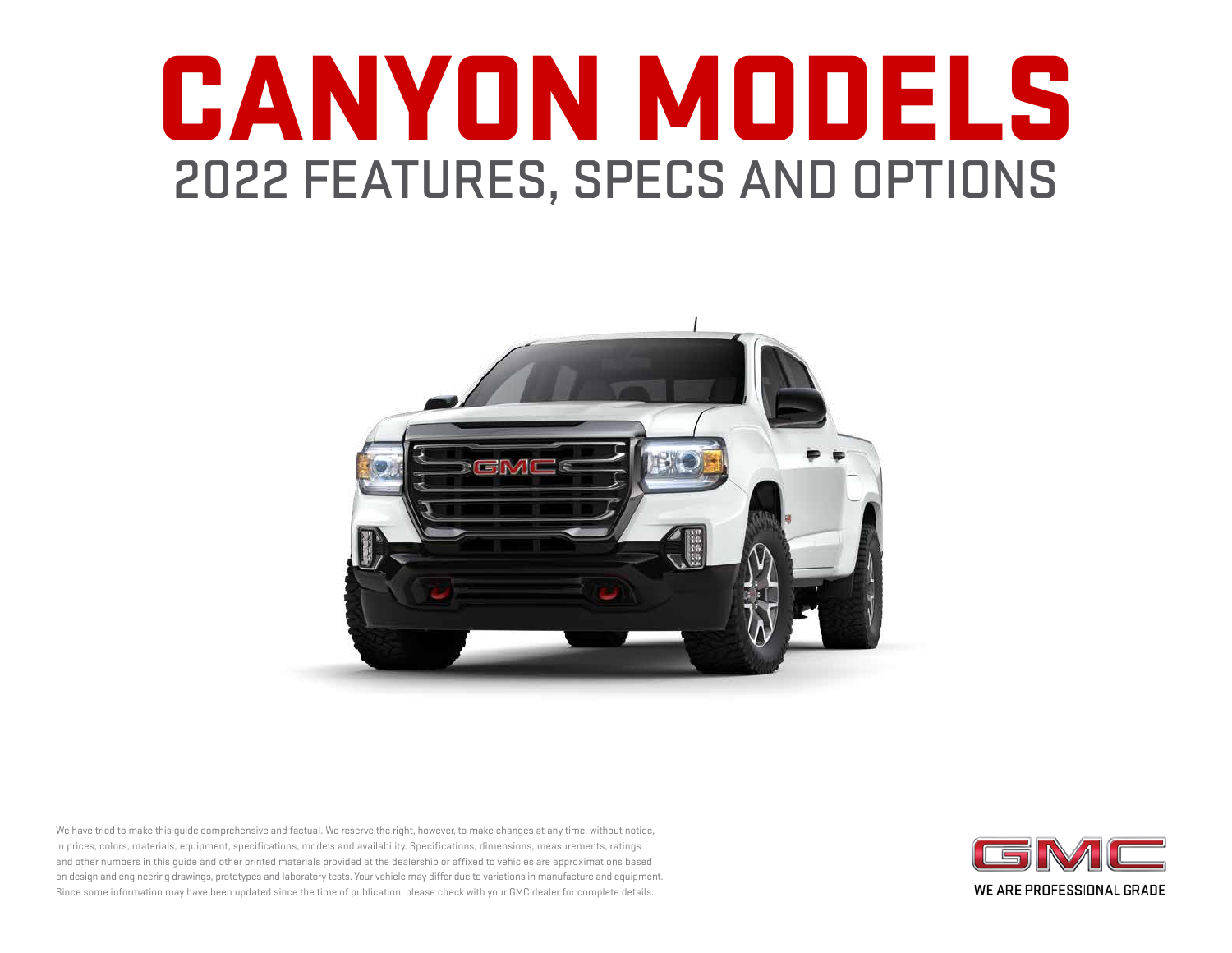

ELEVATION STANDARD



ELEVATION



AT4



|--|--|

| <b>YOUR CANYON AWAITS</b><br><b>KEY FEATURES</b><br>See your GMC dealer or gmc.com for more feature details and requirements. | <b>ELEVATION</b><br>STANDARD | ELEVATION | $\mathbf{A}$ | <b>DENALI</b> |
|-------------------------------------------------------------------------------------------------------------------------------|------------------------------|-----------|--------------|---------------|
| <b>EXTERIOR</b>                                                                                                               |                              |           |              |               |
| Red Recovery Hooks, Front <sup>1</sup>                                                                                        |                              |           |              |               |
| Black Recovery Hooks, Front <sup>1</sup>                                                                                      |                              |           |              |               |
| Wheels, 17" Dark Argent Metallic Cast Aluminum                                                                                |                              |           |              |               |
| Wheels, 18" Black Painted Aluminum                                                                                            |                              |           |              |               |
| Wheels, 20" Diamond-Cut Machined Aluminum With Painted Accents                                                                |                              |           |              |               |
| Accessory Wheels, <sup>2</sup> 20" Low-Gloss Black Aluminum                                                                   |                              |           |              | റ             |
| <b>LED Fog Lamps</b>                                                                                                          |                              |           |              |               |
| 5" Rectangular Chrome Assist Steps                                                                                            |                              |           |              |               |
| Spray-on Bedliner                                                                                                             | O                            | O         | O            |               |

● Standard ● Available → Not Available

Cayenne Red Tintcoat and Hunter Metallic colors shown throughout are limited availability.

<sup>1</sup>To avoid the risk of injury, never use recovery hooks to tow a vehicle. For more information, see the Recovery Hooks section of the vehicle Owner's Manual.<br><sup>2</sup>Use only GM-approved tire and wheel combinations. See gmc.co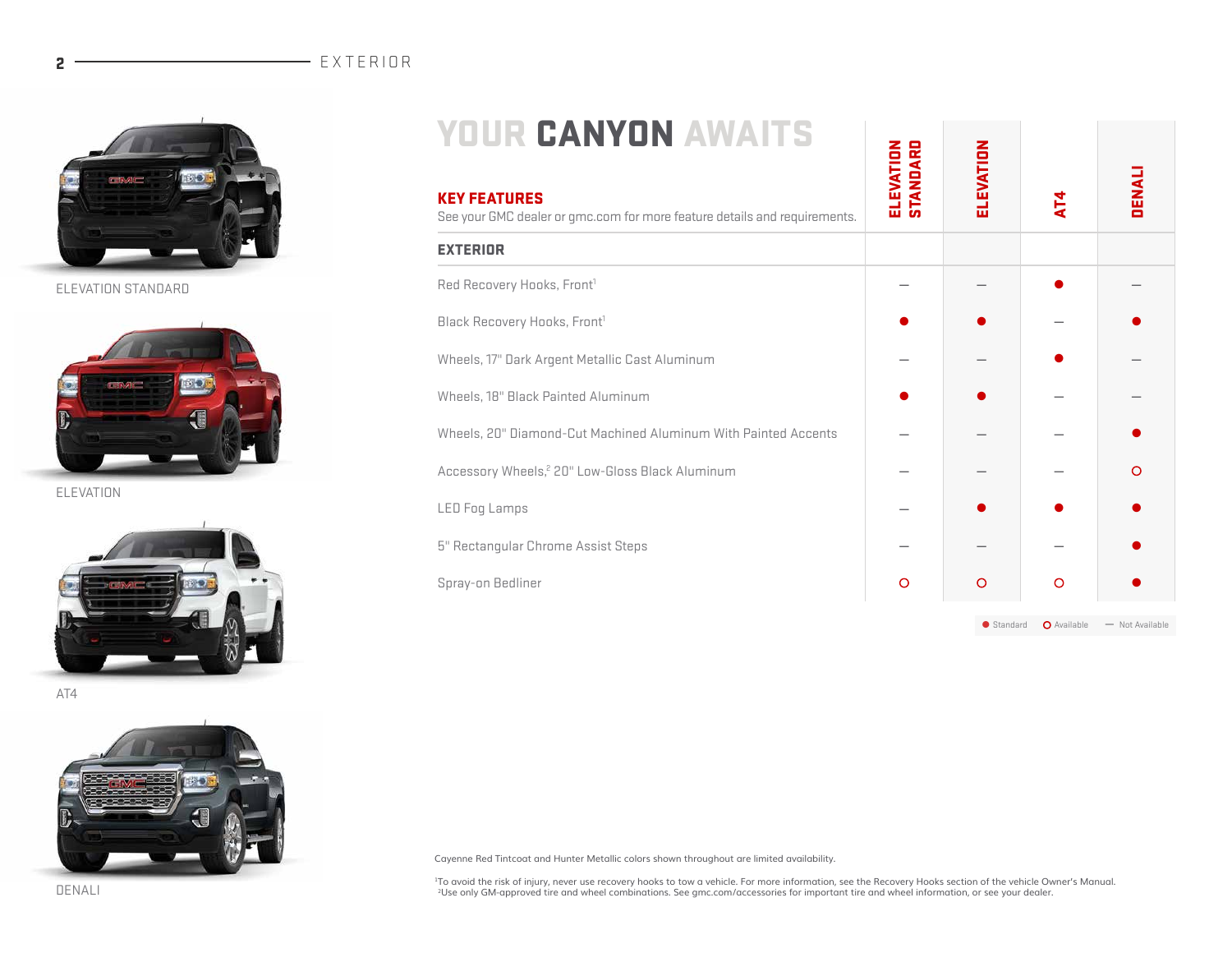

ELEVATION STANDARD



ELEVATION



AT4



| <b>YOUR CANYON AWAITS</b>                                                                        |  |
|--------------------------------------------------------------------------------------------------|--|
| <b>KEY FEATURES</b><br>See your GMC dealer or gmc.com for more feature details and requirements. |  |
| INTERIOR                                                                                         |  |

| Soft-Touch Instrument Panel                              |         |          |  |
|----------------------------------------------------------|---------|----------|--|
| Leather-Appointed Front Seats (Front and Rear on Denali) | $\circ$ | $\Omega$ |  |
| 4-Way Power Driver-Seat Adjuster                         |         |          |  |
| 6-Way Power Driver-Seat Adjuster                         |         |          |  |
| Power Driver Lumbar Control                              | $\circ$ |          |  |
| Ventilated Front Seats <sup>1</sup>                      |         |          |  |
| Heated Front Seats <sup>1</sup>                          | $\circ$ | $\circ$  |  |
| Bose® 7-Speaker Premium Audio System                     | $\circ$ | $\Omega$ |  |
| Premium Denali Floor Mats                                |         |          |  |
|                                                          |         |          |  |

● Standard ● Available → Not Available

ELEVATION

ELEVATION

AT4

DENALI

1Feature will not function on certain models without dealer retrofit. See dealer for details.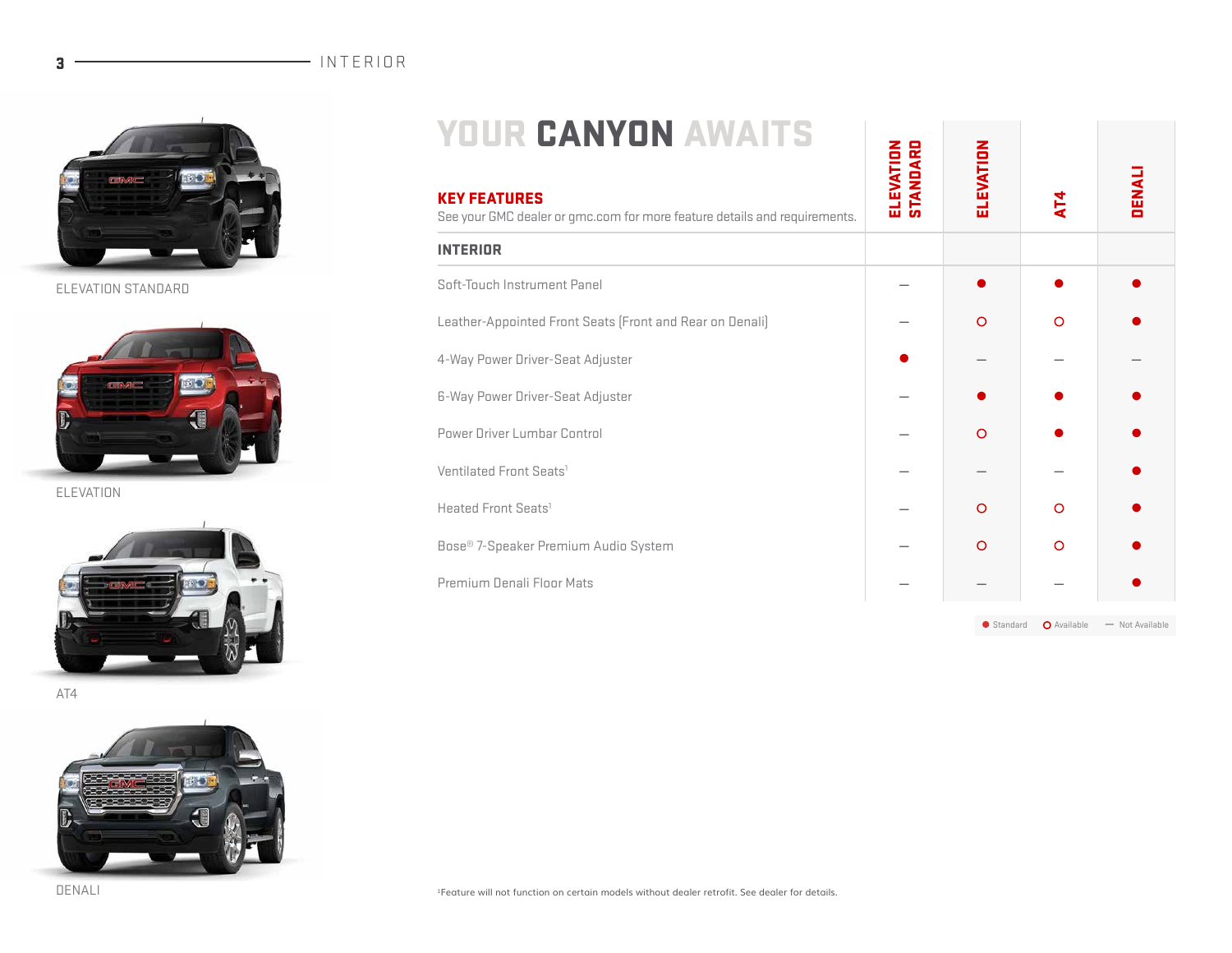### 4 CAPABILITY



ELEVATION STANDARD



ELEVATION



AT4



| <b>YOUR CANYON AWAITS</b>                                                                        |                              |           |             |                 |
|--------------------------------------------------------------------------------------------------|------------------------------|-----------|-------------|-----------------|
| <b>KEY FEATURES</b><br>See your GMC dealer or qmc.com for more feature details and requirements. | <b>ELEVATION</b><br>STANDARD | ELEVATION | AT4         | <b>DENALI</b>   |
| <b>CAPABILITY</b>                                                                                |                              |           |             |                 |
| 2.5L DOHC I4 VVT (2WD Only; Limited Availability)                                                |                              |           |             |                 |
| 3.6L DI DOHC V6 VVT                                                                              | $\circ$                      | $\circ$   |             |                 |
| 2.8L Duramax Turbo Diesel                                                                        |                              | $\circ$   | $\circ$     | $\circ$         |
| <b>Hill Descent Control</b>                                                                      |                              |           |             |                 |
| <b>Transfer Case Shield</b>                                                                      |                              |           |             |                 |
| 2-Speed AutoTrac Transfer Case (4WD Only)                                                        |                              |           |             |                 |
| Automatic Locking Rear Differential                                                              | $\circ$                      | $\circ$   |             |                 |
| Off-Road Suspension Package                                                                      |                              |           |             |                 |
| Front-Suspension Leveling Kit (Dealer-Installed Accessory)                                       |                              |           | $\circ$     |                 |
| Trailering Package (Standard on Crew Cab Long Bed Elevation<br>and AT4 models)                   | $\circ$                      | $\circ$   | $\circ$     |                 |
|                                                                                                  |                              | Standard  | O Available | - Not Available |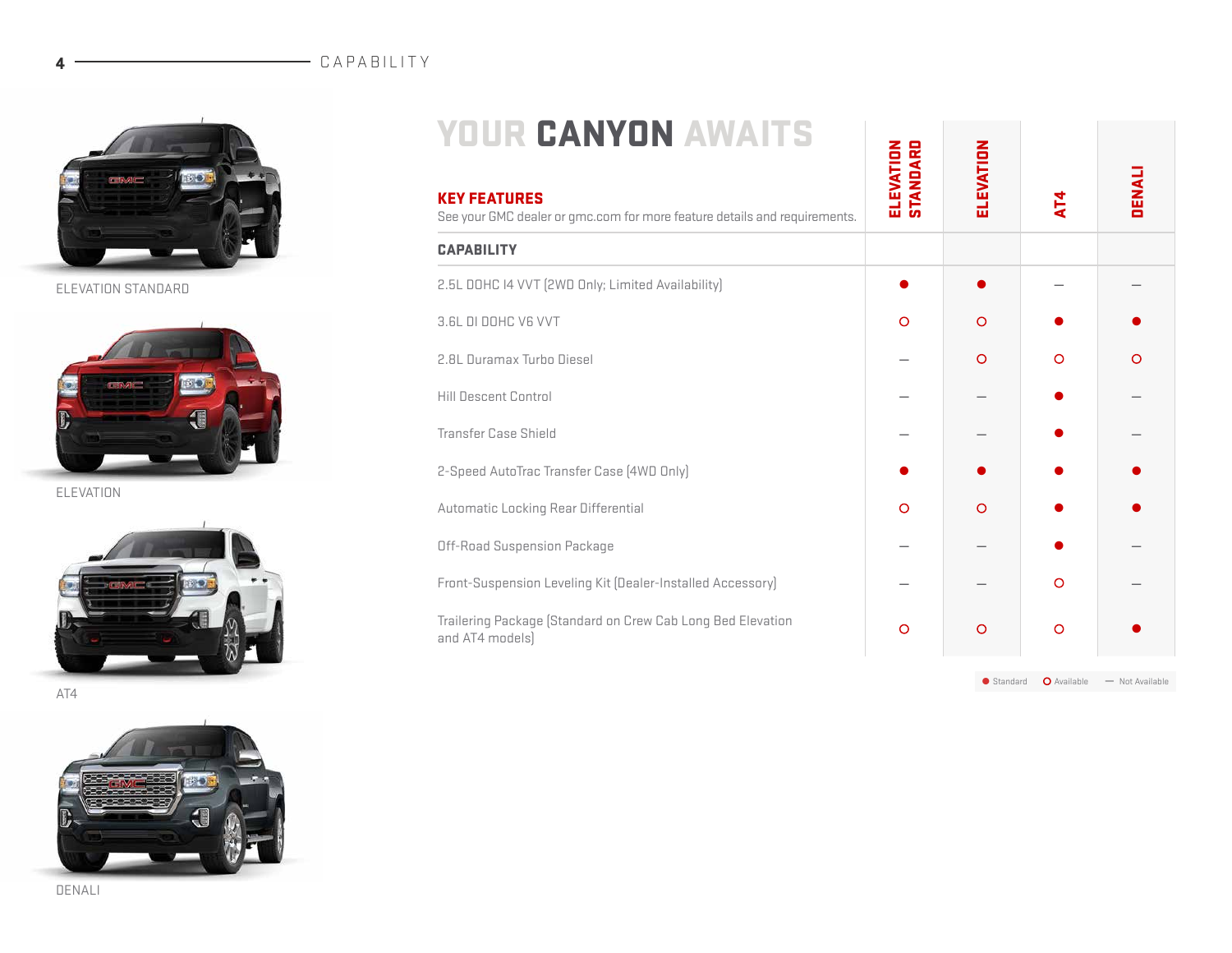#### 5 - SAFETY AND TECHNOLOGY



ELEVATION STANDARD



ELEVATION



AT4



| <b>YOUR CANYON AWAITS</b>                                                                                                                                                                                                                                                                                                                                       |                              |            |                |                 |
|-----------------------------------------------------------------------------------------------------------------------------------------------------------------------------------------------------------------------------------------------------------------------------------------------------------------------------------------------------------------|------------------------------|------------|----------------|-----------------|
| <b>KEY FEATURES</b><br>See your GMC dealer or qmc.com for more feature details<br>and requirements.                                                                                                                                                                                                                                                             | <b>ELEVATION</b><br>STANDARD | ELEVATION  | $\overline{4}$ | <b>DENALI</b>   |
| <b>SAFETY AND TECHNOLOGY</b>                                                                                                                                                                                                                                                                                                                                    |                              |            |                |                 |
| StabiliTrak Stability Control System                                                                                                                                                                                                                                                                                                                            |                              |            |                |                 |
| Tire Pressure Monitoring System (Excludes Spare Tire) With Tire Fill Alert                                                                                                                                                                                                                                                                                      |                              |            |                |                 |
| Lane Departure Warning <sup>1</sup>                                                                                                                                                                                                                                                                                                                             |                              | $\Omega$   | $\Omega$       |                 |
| Forward Collision Alert <sup>1</sup>                                                                                                                                                                                                                                                                                                                            |                              | O          | $\circ$        |                 |
| Rear Park Assist <sup>1</sup> [Feature Will Not Function on Certain Models Without<br>Dealer Retrofit; See Dealer For Details)                                                                                                                                                                                                                                  | $\Omega$                     | $\bigcirc$ | O              |                 |
| Rear Vision Camera <sup>1</sup>                                                                                                                                                                                                                                                                                                                                 |                              |            |                |                 |
| High Definition Rear Vision Camera <sup>1</sup>                                                                                                                                                                                                                                                                                                                 |                              | $\Omega$   | O              |                 |
| Wireless Charging <sup>2</sup>                                                                                                                                                                                                                                                                                                                                  |                              |            | $\Omega$       | ∩               |
| GMC Infotainment System <sup>3</sup> With 7" Diagonal Color Touch-Screen, AM/FM<br>Stereo With Seek-and-Scan and Digital Clock, Bluetooth <sup>®4</sup> Streaming<br>Audio for Music on Compatible Phones, Along With Apple CarPlay®5<br>Compatibility on Compatible iPhones® and Android Auto <sup>™6</sup> Compatibility<br>on Compatible Android Smartphones |                              |            |                |                 |
|                                                                                                                                                                                                                                                                                                                                                                 |                              | Standard   | O Available    | - Not Available |

1Safety or driver-assistance features are no substitute for the driver's responsibility to operate the vehicle in a safe manner. Read the vehicle Owner's Manual for important feature limitations and information. 2The system wirelessly charges one compatible mobile device. Some phones have built-in wireless charging technology and others require a special adapter/back cover. To check for phone or other device compatibility, see my.gmc.com/learn or consult your carrier. <sup>3</sup>Functionality varies by model. Full functionality requires compatible Bluetooth and smartphone, and USB connectivity for some devices. 4Go to my.gmc.com/learnabout/bluetooth to find out which phones are compatible with the vehicle. Full Bluetooth feature functionality varies by device, model and software version. "Vehicle user interface<br>is a product of Apple® and its terms and privacy statemen are trademarks of Apple, Inc., registered in the U.S. and other countries. "Vehicle user interface is a product of Google and its terms and privacy statements apply.<br>Requires the Android Auto app on Google Play and a compa at g.co/androidauto/requirements. Android, Google Play and Android Auto are trademarks of Google LLC.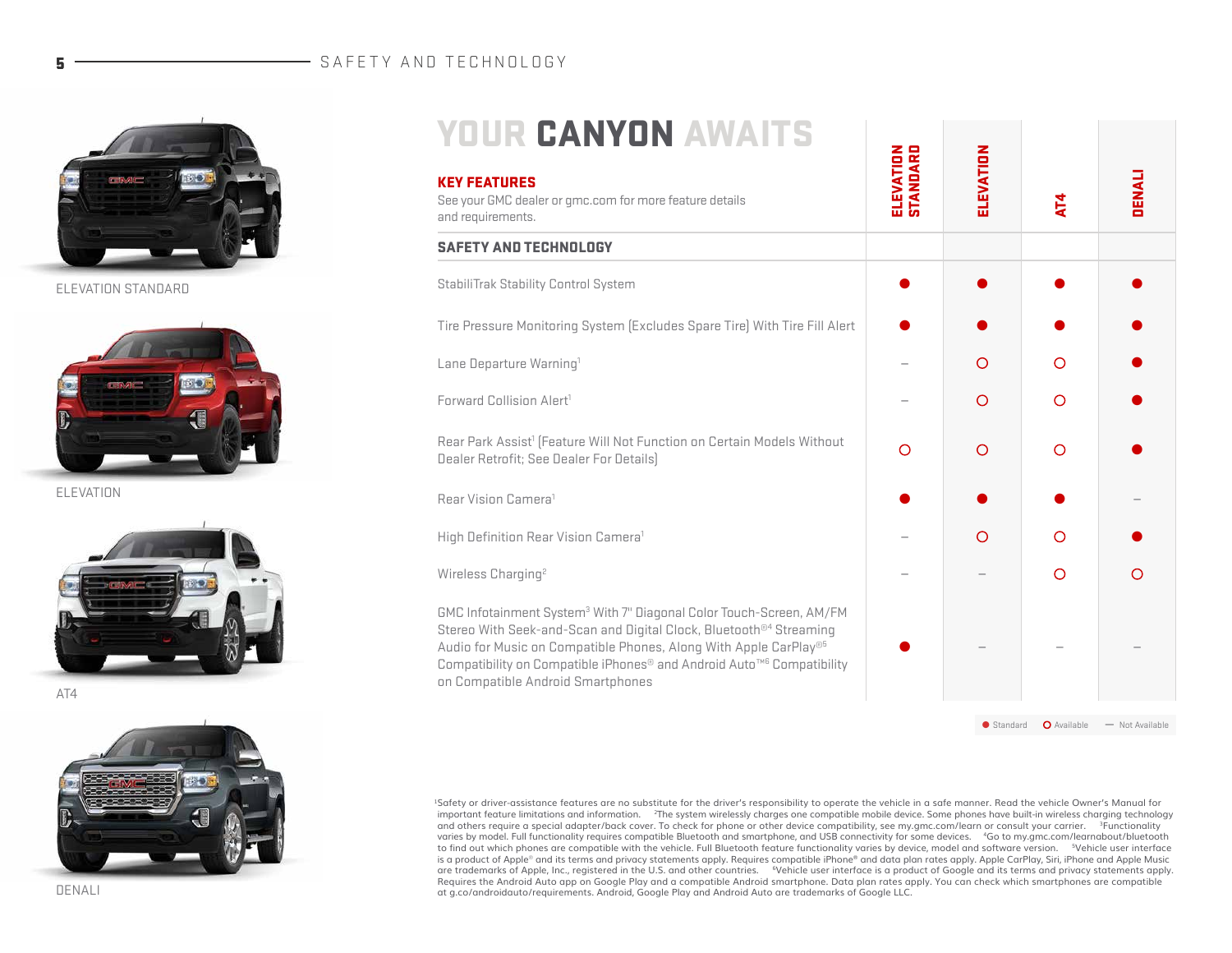#### 6 - SAFETY AND TECHNOLOGY



ELEVATION STANDARD



ELEVATION



AT4



| <b>YOUR CANYON AWAITS</b><br><b>KEY FEATURES</b><br>See your GMC dealer or qmc.com for more feature details<br>and requirements.                                                                                                                                                                                                                                                                                                                                              | <b>ELEVATION</b><br>STANDARD | ELEVATION | <b>AT4</b>  | <b>DENALI</b>   |
|-------------------------------------------------------------------------------------------------------------------------------------------------------------------------------------------------------------------------------------------------------------------------------------------------------------------------------------------------------------------------------------------------------------------------------------------------------------------------------|------------------------------|-----------|-------------|-----------------|
| <b>SAFETY AND TECHNOLOGY CONTINUED</b>                                                                                                                                                                                                                                                                                                                                                                                                                                        |                              |           |             |                 |
| GMC Infotainment System <sup>1</sup> With 8" Diagonal Color Touch-Screen, AM/FM<br>Stereo, Bluetooth <sup>2</sup> Streaming Audio for Music on Compatible Phones,<br>Along With Apple CarPlay <sup>®3</sup> Compatibility on Compatible iPhones <sup>®</sup> and<br>Android Auto <sup>4</sup> Compatibility on Compatible Android Smartphones                                                                                                                                 |                              |           |             |                 |
| GMC Infotainment System <sup>1</sup> With 8" Diagonal Color Touch-Screen, AM/FM<br>Stereo, Bluetooth <sup>2</sup> Streaming Audio for Music on Compatible Phones,<br>Along With Apple CarPlay <sup>®3</sup> Compatibility on Compatible iPhones <sup>®</sup><br>and Android Auto <sup>4</sup> Compatibility on Compatible Android Smartphones,<br>Advanced Voice Recognition, In-Vehicle Apps <sup>5</sup> and Personalized Profiles<br>for Infotainment and Vehicle Settings |                              |           | ∩           |                 |
| GMC Infotainment System <sup>1</sup> With 8" Diagonal Color<br>Touch-Screen and Navigation <sup>6</sup>                                                                                                                                                                                                                                                                                                                                                                       |                              | $\Omega$  | $\Omega$    |                 |
|                                                                                                                                                                                                                                                                                                                                                                                                                                                                               |                              | Standard  | O Available | - Not Available |

1Functionality varies by model. Full functionality requires compatible Bluetooth and smartphone, and USB connectivity for some devices. 2Go to my.gmc.com/learnabout/bluetooth to find out which phones are compatible with the vehicle. Full Bluetooth feature functionality varies by device, model and software version. 3Vehicle user interface is a product of Apple*®* and its terms and privacy statements apply. Requires compatible iPhone® and data plan rates apply. Apple CarPlay, Siri, iPhone and Apple Music are trademarks of Apple, Inc., registered in the U.S. and other countries. 4Vehicle user interface is a product of Google and its terms and privacy statements apply. Requires the Android Auto app on Google Play and a compatible Android smartphone. Data plan rates<br>apply. You can check which smartphones are compatible at g.co/androida <sup>5</sup>Available on select 2017 model year and newer GM vehicles with compatible hardware. Third-party trademarks are the property of their respective third-party<br>owners and used under agreement. Requires active service plan available in the United States, Puerto Rico and Canada.